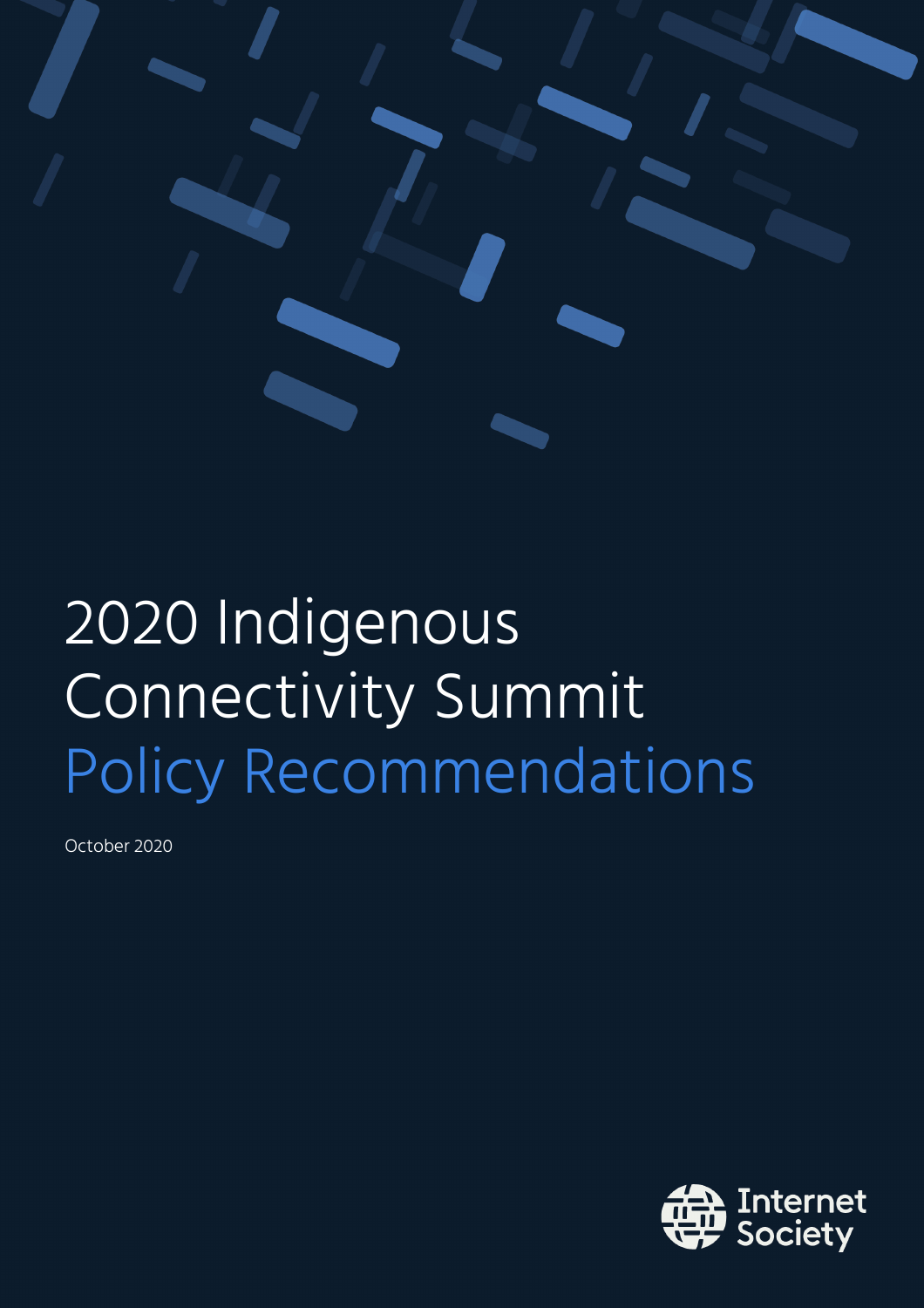Indigenous peoples in North America are pursuing innovative and independent ways to connect to the Internet. They face unique challenges to connectivity and, when it comes to policymaking, they are often left out of both national markets and the policymaking processes that supports them. In the wake of the COVID-19 pandemic, it has become even more apparent that access to broadband is a basic service<sup>1</sup>, similar to access to water or electricity. As such, politicians must take bold and rapid action to reach digital equity, in coordination, with the Indigenous communities who lack affordable access.

Notably, both the Canadian government and the United Nations have recognized this critical role. The UN's Declaration on the Rights of Indigenous Peoples states:

"States shall consult and cooperate in good faith with the indigenous peoples concerned through their own representative institutions in order to obtain their free, prior and informed consent before adopting and implementing legislative or administrative measures that may affect them"2 .

The Canadian Truth and Reconciliation Committee's 94 calls to action<sup>3</sup> include a recommendation that national regulators increase Indigenous programing and representations of culture, language, and perspectives through the media. They also include a "call upon federal, provincial, territorial, and municipal governments to fully adopt and implement the United Nations Declaration on the Rights of Indigenous Peoples as the framework for reconciliation."

It is time for both the United States and Canadian governments to take meaningful action to uphold this important declaration.

Indigenous voices are critical to conversations about connectivity, especially when the policy outcomes of those conversations will affect Indigenous communities. That is why the Internet Society held its second Policy and Advocacy Training in the lead up to the 2020 Indigenous Connectivity Summit (ICS).

Over 180 individuals from across the United States and Canada met over the course of six weeks to discuss the role of policy and advocacy, the outcomes of the current connectivity environment due to the current political state of play, and how they can positively impact new policies or rules to support equity and inclusion.

The culmination of this work resulted in a discussion about the 2020 Policy Recommendations, which Indigenous Connectivity Summit participants contributed to and formally approved.

It is important to note that while previous years' policy recommendations served as stand-alone documents, this year's participants emphasized that the documents should be read together in tandem. COVID-19 has highlighted the opportunities and need to truly reach digital equity and ensure everyone in North America has equal access. Therefore, policymakers must look at the historical record as they move forward with new policies to address connectivity.



<sup>1</sup> In 2016, the Canadian Radio-Television Commission declared the Internet a "basic service" in Canada: https://crtc.gc.ca/eng/archive/2016/2016-496.htm

<sup>2</sup> https://www.un.org/development/desa/indigenouspeoples/declaration-on-the-rights-of-indigenous-peoples.html

<sup>3</sup> http://www.trc.ca/assets/pdf/Calls\_to\_Action\_English2.pdf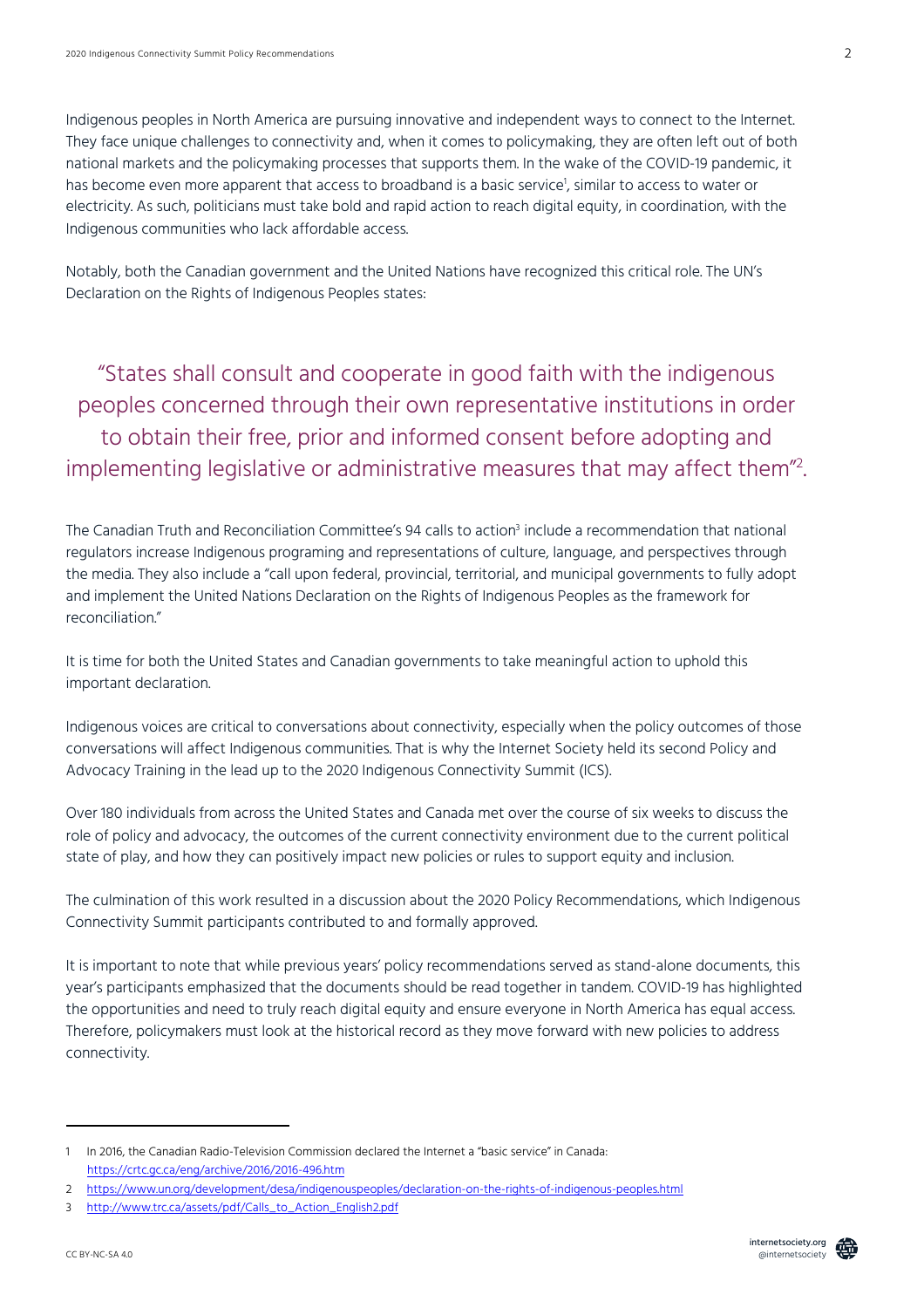Please help make your local policymakers aware of these recommendations; share them on social media, raise them in meetings, include them in reports, and more.

Now, more than ever, connectivity and community are key.

The following were adopted as the 2020 ICS Policy Recommendations. They are presented in no particular order of importance; all are considered of equal priority. The recommendations fall into six critical areas: effective and accurate mapping; inclusivity, community consultation, engagement; capacity building in Indigenous communities; spectrum rights and sovereignty; infrastructure and ownership; and, affordability.

Specific policies and recommendations within each of those categories can be found below:

## Effective and Accurate Mapping

It is known that broadband mapping data collection in both the United States and Canada requires significant improvement to support research and equity. The appropriate agencies should prioritize changes to the way data is collected and who is excluded from federal programs based on mapping challenges immediately.

- Funding programs frequently exclude communities where data shows that a single home meets minimum service standards within their hexagon or census block of mapped space. New limits should be set so if a majority of the population is not served, the community will be eligible to apply for funding for connectivity projects.
- If an entity receives federal funding for builds on Indigenous lands, they should have a new funding structure that identifies what provisions and subscription rates are needed for that specific community (e.g. broadband speeds or otherwise depending on what backhaul is available to the community).
- Both dark and lit fiber should be mapped, and made publicly available, as well as the number of homes and businesses connected to them.
- Incumbent Internet service providers must be accountable, through reporting, to ensure community members are actually getting access to the reported bandwidth.

### Inclusivity, Community Consultation, and Engagement

There must be better accountability and increased efforts both from governments and non-Indigenous entities to engage and consult with Indigenous communities in meaningful ways<sup>4</sup>. This can be improved through the following policies:

- Consultation between government and Indigenous and non-Indigenous entities should be based upon best-practice Key Performance Indicators (KPIs) to determine if the engagement is meaningful. These specific KPIs should be based on community needs, clear project timelines, and mutually understood goals and definitions.
- Indigenous (Tribal, Native Hawaiian, First Nations, Alaska Native, Metís, and Inuit) governments and/or representative organizations must be engaged during the early planning stages of any project or policy that may affect their communities or land. By working with Indigenous



<sup>4</sup> Additional examples of best practices for community consultation and engagement can be found in this resource from the First Mile Connectivity Consortium: http://firstmile.ca/resources-for-community-engagement/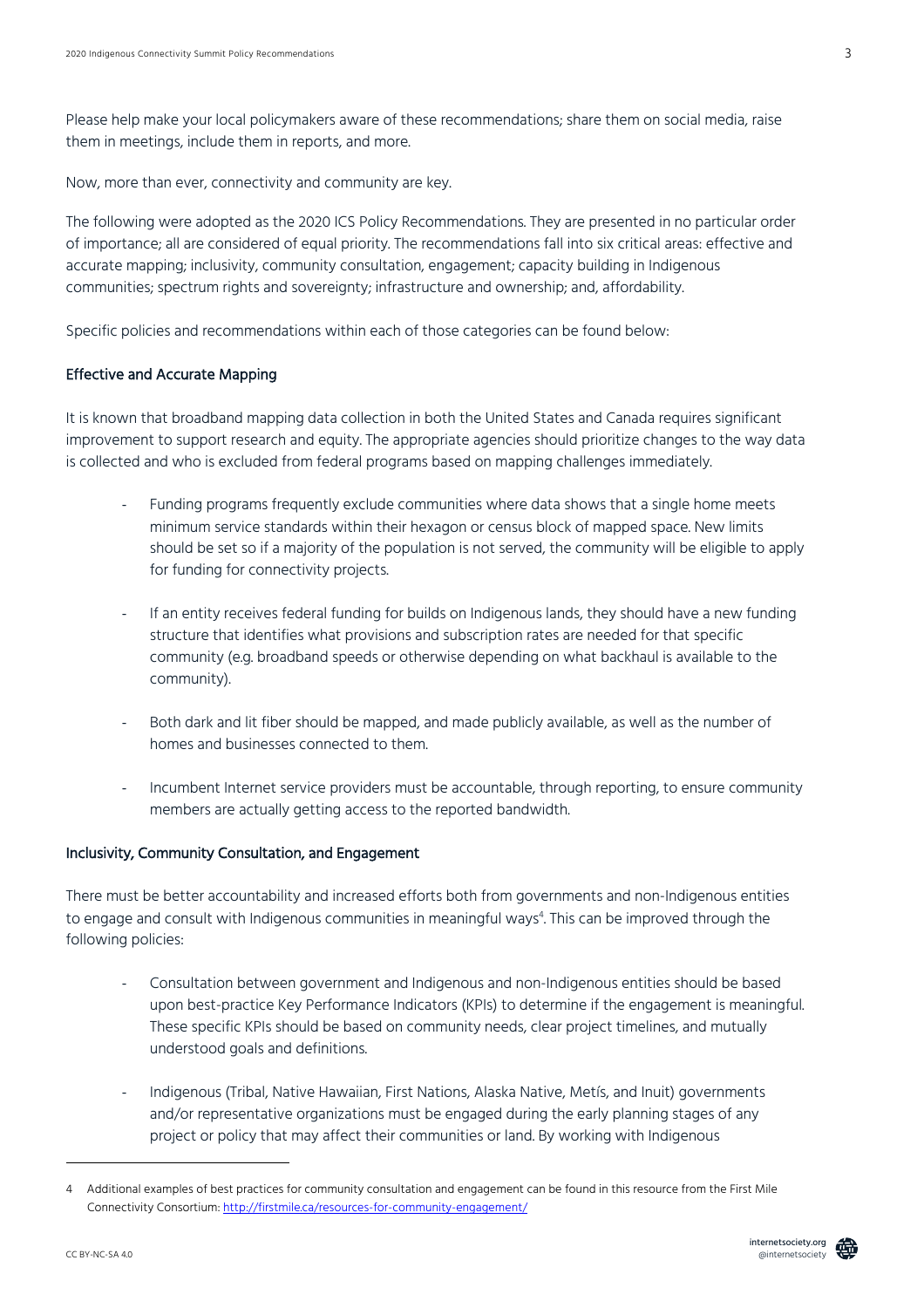communities early on, non-Indigenous entities may be able to form mutually beneficial and lasting relationships. Furthermore, Indigenous governments will be empowered to play an active role in the projects and policies that impact their communities.

- Non-Indigenous entities must respect Indigenous communities' protocols, standards, and local governance. During the current and post COVID-19 pandemic, they should also be required to engage communities about their expectations for safety during COVID-19 and non-Indigenous entities should respect the guidelines for safe work within the community.
- Non-Indigenous Internet Service Providers should receive training, cultural education information, and other community-critical information from the community regarding sacred sites, norms, etc. prior to deploying service.
- Partnerships should be encouraged both between Indigenous and non-Indigenous entities as well as between Indigenous communities.
- Indigenous peoples should be commissioned to provide guidance to government agencies, committees, and representative bodies should increase the number of salaried Indigenous staff to provide guidance and insight into all policy processes impacting Indigenous areas.5
- An Indigenous Broadband Fund and centralized data base that captures funding opportunities, eligibility, and information on how to apply should be created.
- Indigenous representatives should be hired on a salaried basis to serve as liaisons to assist communities with their applications for funding and participation in policy processes.

### Capacity Building in Indigenous Communities

The secondary goal of connectivity is capacity building in Indigenous communities. Funding for infrastructure, operations and maintenance, and training (technical and digital literacy) are equally important to fundamentally achieve digital equity.

- Federal grants should be created and tailored to Indigenous communities for basic planning, digital inclusion, and network operation and maintenance.
- If federal funds are allocated to private, non-Indigenous entities operating on Indigenous lands, that entity should be required to train community members to maintain the network on their own land or at minimum hire community members for local labor. They should also be required to service a higher penetration rate to ensure homes are serviced as well as businesses.



<sup>5</sup> This is particularly important given the growing pressure on Indigenous representatives to continually share their story, which can result in knowledge fatigue. In the words of Twyla Baker, "The idea that Indigenous people (or any marginalized person/group) engaging with the larger population on a given subject or topic related to bias, must first set the stage in terms of historical context all the way to current day state of affairs, before even addressing said topic of bias - over and over again - due to the lack of education/background the listener has. A Direct impact of erasure of true Indigenous history beyond the cursory mention in our school systems."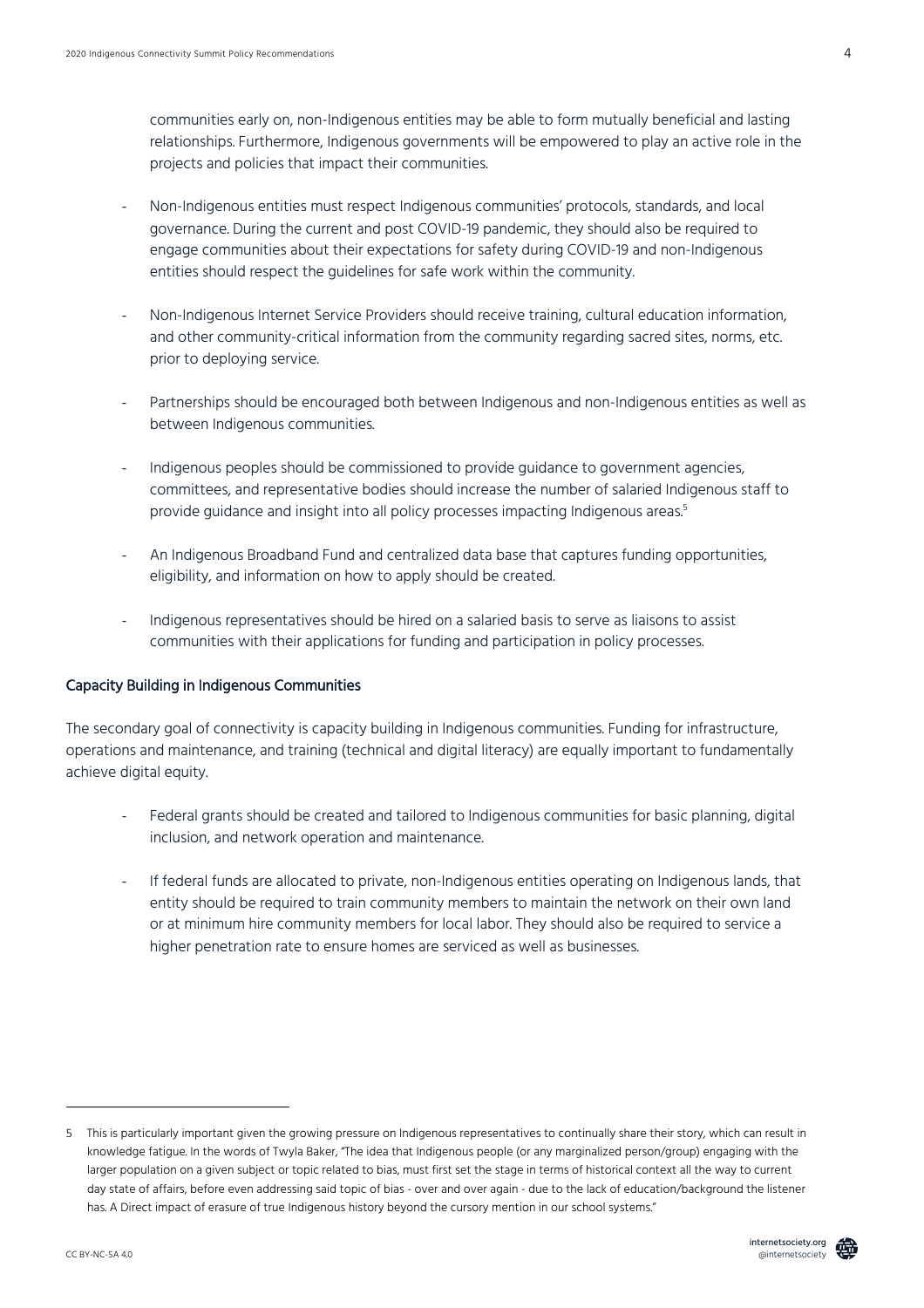## Spectrum Rights and Sovereignty

Spectrum, like water, is a critical natural resource for Indigenous communities. Federal regulators must therefore ensure that Indigenous governments, Indigenous-owned entities, and communities have first rights to the spectrum over their lands.

- Federal regulators should include an Indigenous Priority Window, similar to the one held for Educational Broadband Service spectrum in the United States, for every spectrum auction. This model should also require spectrum allocators and regulators to provide more robust educational opportunities about the Indigenous Priority Windows.
- Indigenous communities should have first access to spectrum over their land during spectrum auctions and if spectrum licenses are transferred, the community should have first right of refusal.
- Unused spectrum over Indigenous lands should be reallocated for Indigenous use.
- Internet service providers who acquire spectrum over an Indigenous community, but do not use it within a reasonable number of years (e.g. three years), should be required to give the spectrum license to the community it covers.
- As outlined in the United States Government Accountability Office's 2018 report on tribal broadband<sup>6</sup>, to be eligible for Universal Service Fund support in the United States, a provider must be an "eligible telecommunications carrier" (ETC). However, this eligibility is overly cumbersome for Indigenous communities and can prove to be a significant hurdle in the spectrum ownership process. The ETC eligibility should be reconsidered and specific metrics should be set for Indigenous communities.

### Infrastructure and Ownership

To bring essential connectivity to these under-served communities, flexible and creative approaches to technology and funding models are needed, including empowering Indigenous communities to own and maintain their own infrastructure (as the service provider or otherwise).

- Policymakers should ensure that when new federal development funds for broadband are created, the criteria for applicants must be inclusive and not preclude Indigenous government or community member participation. They should also open funding to all kinds of providers, including small or community-run networks.
- Federal funding opportunities, including development funds, should prioritize community choice, including through community networks, public-private partnerships, mesh networks, and access to Low Earth Orbit satellites where available. These opportunities should also start at the "First Mile" in unconnected communities and ensure sustainability by including support for operational expenses.
- Separate models should be considered for un/under-connected areas as well as urban, connected ones to support equity.



<sup>6</sup> https://www.gao.gov/assets/700/694810.pdf